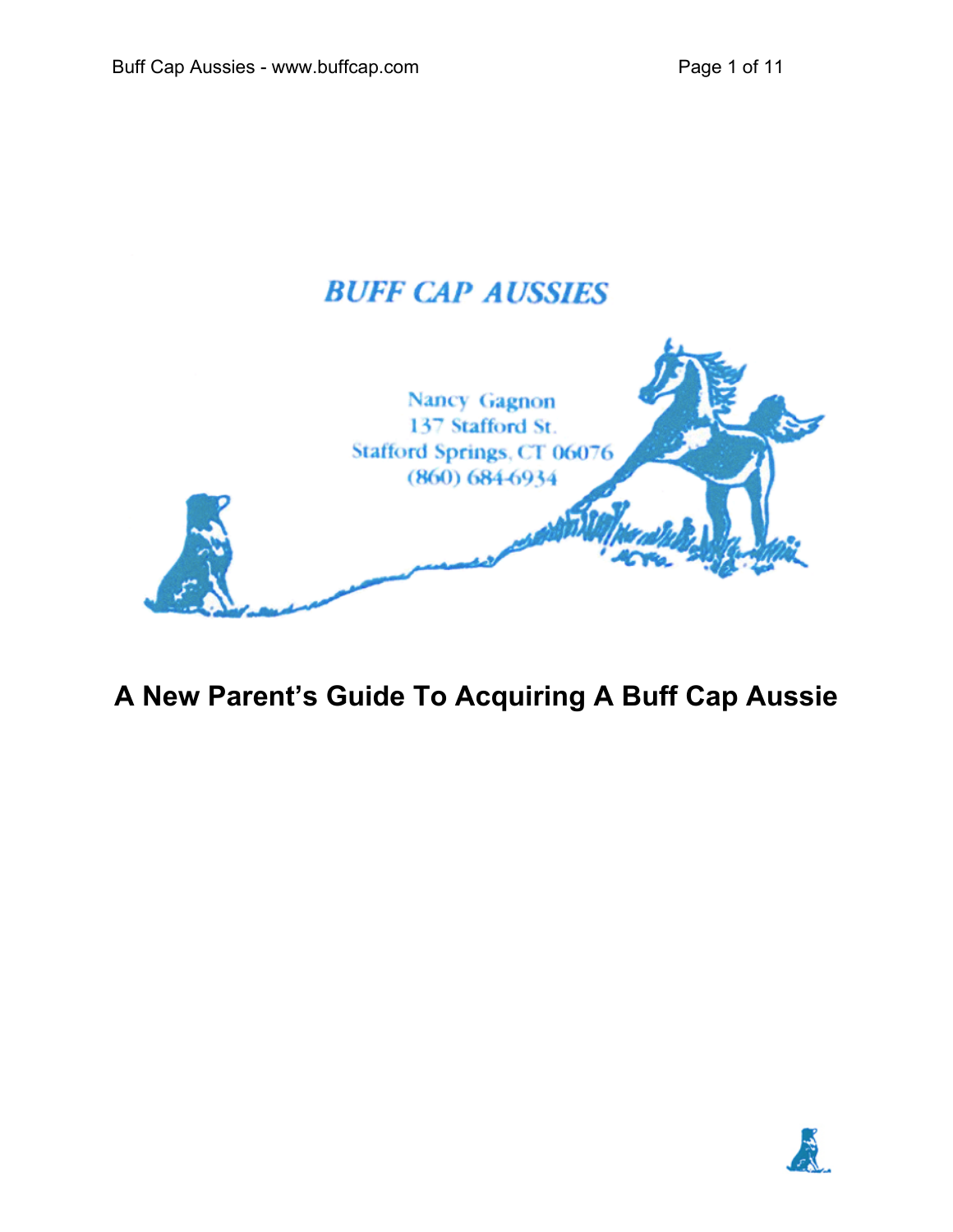# *Frequently Asked Questions*

I welcome your questions at any stage of the process as well as after you take your puppy home. These FAQs are intended to give you some information but not to discourage any questions you may have.

#### **Are your dog's eyes checked?**

The puppies eyes are always checked at around 7 weeks of age by a certified dog ophthalmologist. My adult dog's eyes are checked annually by a certified dog ophthalmologist.

#### **Do you de-worm and what do you recommend?**

All of my adult dogs are routinely dewormed every 6 months with Safeguard suspension. Safeguard de-worms for hook, tapes, round and whip worms. All of my puppies are dewormed with Strongid and Safeguard prior to leaving. You should still have the stool checked by your Veterinarian to make certain the de-worming was successful. You should have a dog's stool checked at least once a year and should discuss the results with your veterinarian.

#### **What do you recommend for Heartworm preventative?**

My adult dogs are tested annually for heartworm. They are treated every 45 days (many Vets are recommending this time frame even though the directions indicate every 30 days) from approximately June through October. The heartworm cycle is around 6 months. A new puppy should not have to be tested but can be put on a heartworm program and tested the following year.

I have used Interceptor and currently use Iverhart Plus. The Washington State University Veterinary site (see URL below) indicates that the amount of Ivermectin and Milbemycin contained in heartworm preventatives is safe in a dog with the MDR1 mutation.

You may want to research Vet sites regarding side effects particularly if giving every 30 days all year round. Vetinfo.com states "heartworm prevention pills.have many side effects because they contain insecticides. Your dog's kidneys and liver have to work overtime to remove the toxins from the body which may cause long term damage. This weakens the immune system so dogs are more susceptible to disease shortly after taking the pill which is often given on a monthly basis." The site indicates the following side effects: "seizures, allergic reactions, behavorial symptoms such as irritability and aggression, diabetes, a compromised immune system, and reactions approximating cancers, tumors and autoimmune disease. This site warns against giving heartworm prevention meds to a dog that is prone to seizures.

#### **Can you explain more about Ivermectin and other drug sensitivities?**

Many herding dogs may have a sensitivity to Ivermectin and certain other drugs such as Loperamide which is the main ingredient of Imodium. This is very common in Aussies. Dogs with this sensitivity have a MDR 1 mutated gene. Dogs with the mutation can experience severe reactions which may lead to seizures and death if they are

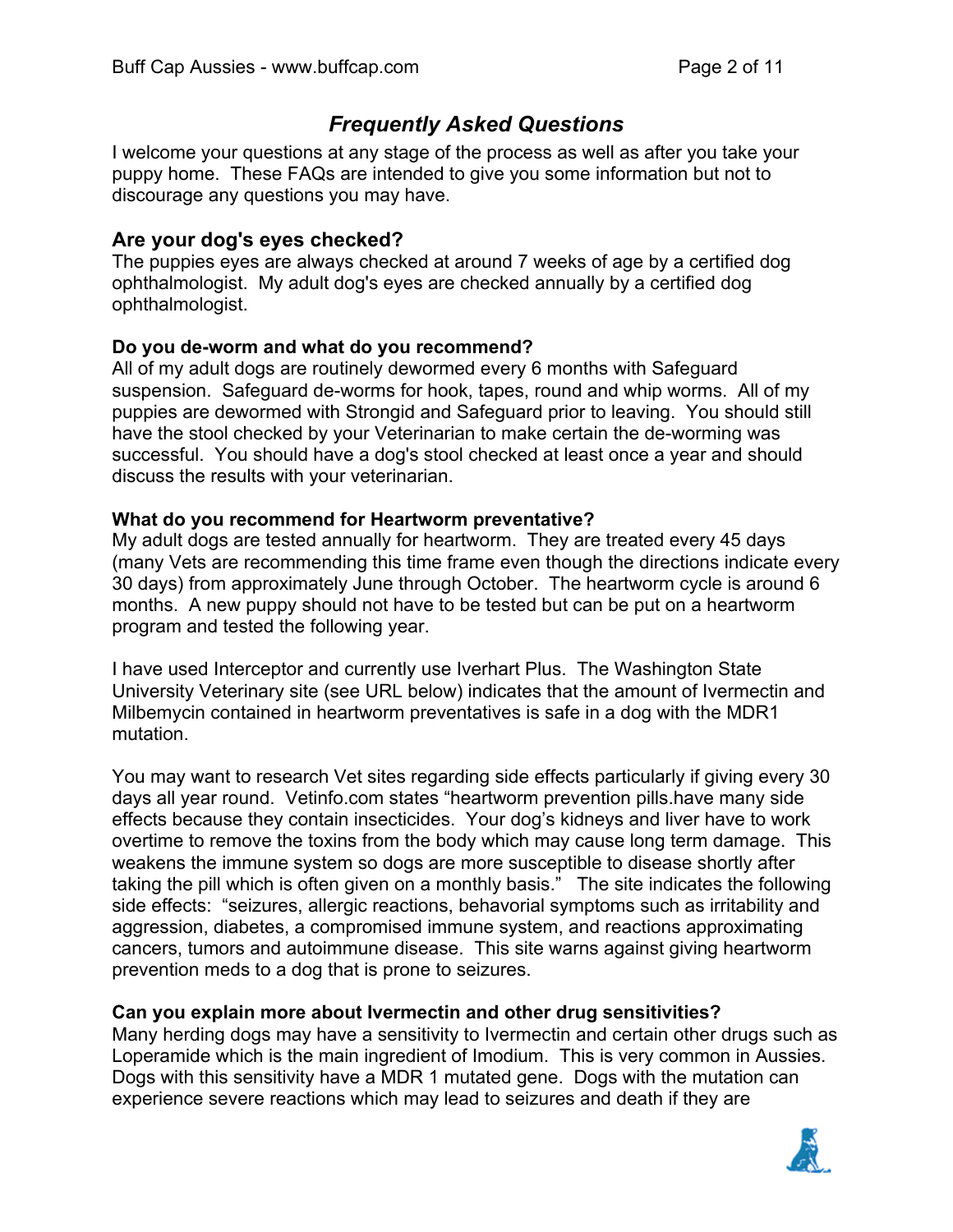administered one of these drugs. You can find a list of the drugs that cause MDR1 reactions at http://www.vetmed.wsu.edu/depts-vcpl/#drugs and busteralert.org. A test is available from Washington State University or Animal Genetics, 866-922-6436, www.animalgenetics.us to screen your dog. If your dog has even one copy of the mutated version of the gene, there are alternative medications that can be given to your dog. Talk to your Vet regarding this information.

#### **Do you recommend a crate?**

I recommend crate training for puppies as this not only assists with the house training process and gives the dog a "den" of its own, but prevents the puppy from remodeling your home and chewing your favorite possessions. I own Midwest, General Cage, Veri-Kennels and Precision. Buying a Medium to Large crate will allow the puppy to continue using it into adulthood. You can always put something inside the crate to make the area smaller when the puppy is small to avoid the puppy using one end for sleeping and the other end for eliminating. Putting towels, newspapers or beds in the crate for your puppy can provide your puppy with many hours of destructive chewing fun and generally encourage elimination. They are not recommended until your puppy has stopped chewing and is house broken.

#### **What do you recommend for food?**

I am currently feeding my adult dogs (dogs over a year of age) Taste of the Wild High Prairie kibble. TOTW is rated as a "6" on dogfoodanalysis.com. TOTW is a grain free, low carbohydrate, high protein food based on the concept of feeding raw. Nutritionists and certain Vets agree that a grain free diet helps to prevent cancer and helps dogs who have already been diagnosed with cancer. There are other good brands ranked between 4 and 6 and there is also the option to feed your dog a raw diet. It is advised to feed dogs under a year of age a diet with lesser calcium (under 1.5) than the grain free foods and not to feed puppy food after 4 months of age in order to prevent growth issues that can adversely affect the joints and bones. I look for a food that indicates that it is for All Life Stages for puppies over 4 months and under a year of age. I am currently feeding my young dogs Whole Earth Farms Adult Food which is made by Merrick. The bag indicates that it is for All Life States. The Internet has much information regarding dog diets for your research. Visit dogfoodanalysis.com, dogaware.com and dogfoodproject.com. In researching these sites I found the following information of notable interest. Research at Purdue University has identified a fat (e.g. Chicken fat) in the top 4 ingredients of a dry food as a factor that increases the risk of bloat in large breed dogs. Some information considered any breed that matures over 26 pounds to be a large breed. Natura provides a very good chart of ingredients to seek and ingredients to avoid. Dogaware.com provides an excellent article "Diet And The Older Dog." Recent research indicates that senior dogs need more protein than previously thought as their systems are less efficient at metabolizing protein. This site also provides excellent information under Commercial Dog Foods "How to select the best commercial foods". Dogfoodproject.com has a list called "Ingredients to Avoid". Beet Pulp is a controversial ingredient but much information indicated it has been associated with allergies and ear infections. If Citric Acid is used as a preservative, the food should not be premoistened prior to feeding as this is a bloat risk factor for large

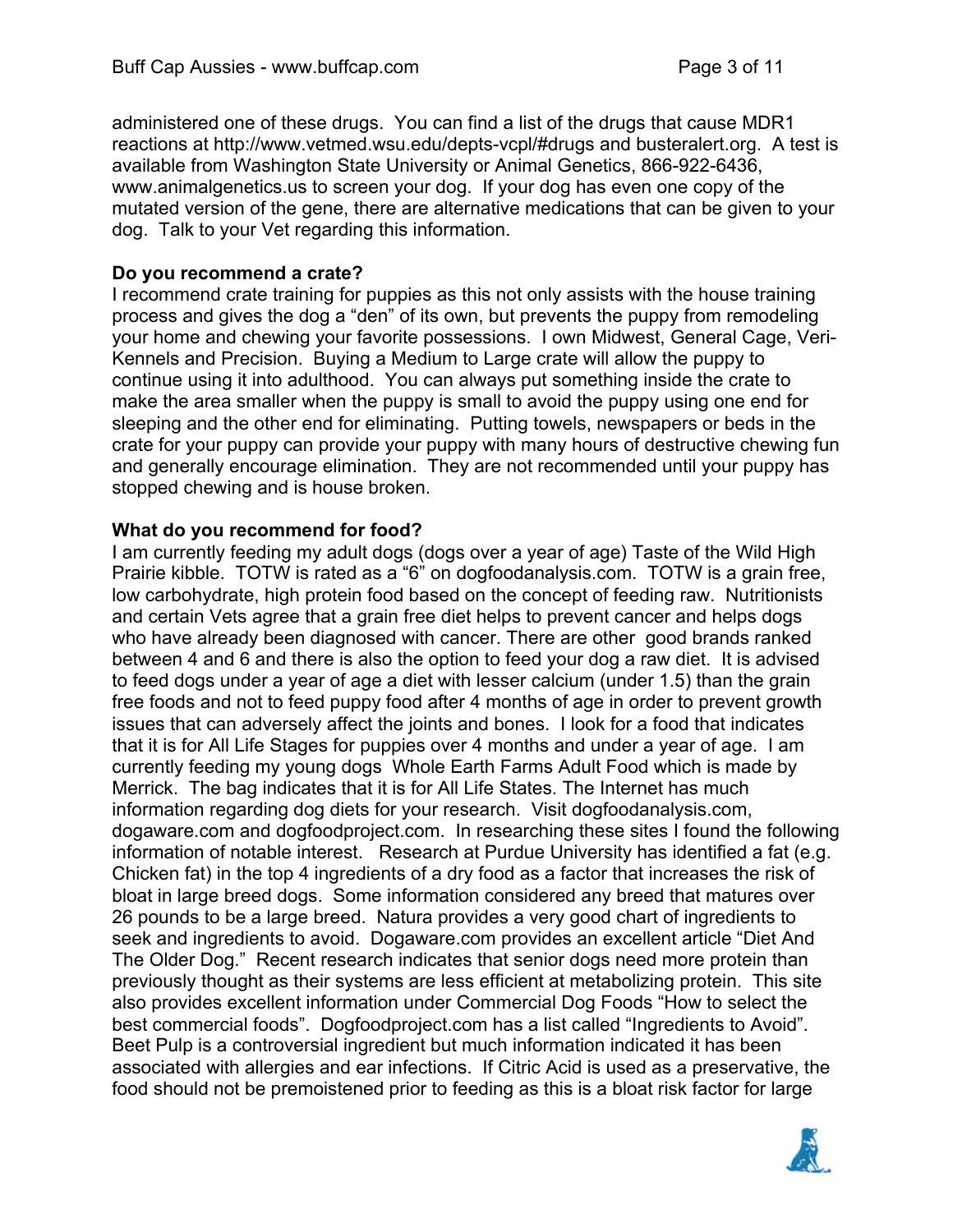breed dogs.

The puppies typically eat about a cup to a cup and a half per day split into two or three feedings. I can be more precise when you pick up your puppy as some require more or less depending on their development. During a puppy's growth period, the food will need to be adjusted up and down to fit the puppies individual requirements.

I mix the dry food with a little warm water and a tablespoon or two of quality canned dog food. You should look for canned foods that do not have many ingredients such as additional vitamins and supplements that will interfere with the balance of the kibble. If supplementing with the same brand of canned food as kibble, they are specially formulated to work with the kibble.

I feed natural cookies to my dogs as treats and rewards. Natural Balance cookies are a favorite but there are many other good brands. You should look for cookies that do not have many ingredients. You do not need to feed cookies that have additional vitamins and supplements that will interfere with the balance of the kibble.

If you cannot find the food you decide to purchase, you may find it and order it on-line.

#### **What kind of collar should I get?**

 I recommend getting an adjustable collar of about 12 to 20 inches to provide the puppy room to grow into it as an adult.

#### **What kind of leash should I get?**

I prefer a nylon leash that is at least 6 feet long. I also have "bungee" leashes for those dogs that need to learn not to pull.

#### **What kind of toys do you recommend?**

You will need many play and chew things to help relieve boredom. My dogs prefer fleece toys and rubber toys. If your Aussie is particularly destructive with toys, the ones with the least appendages work best. Tennis balls are a necessity for many Aussies. While your puppy is teething, empty plastic water/soda bottles make inexpensive toys.

Your puppy will need chew toys also. I do not recommend rawhide unless it is pressed. There are completely edible, digestible nylabones made for puppies. Once my puppies are around 6 months of age, I also let them have smoked calf knees to chew. They come in a bag of 5 and can be found at PETCO. Smoked hooves are also a favorite of my dogs.

#### **How do you teach the puppy not to play bite or jump on people?**

I use verbal commands and may resort to a little more attention getting methods if necessary, such as a swat with my hand or paper. I never hurt my dogs but some need a little more control than just verbal. I may also use dominance tactics such as grabbing them by the sides of the neck hair and mildly shaking and/or semi-dangling while

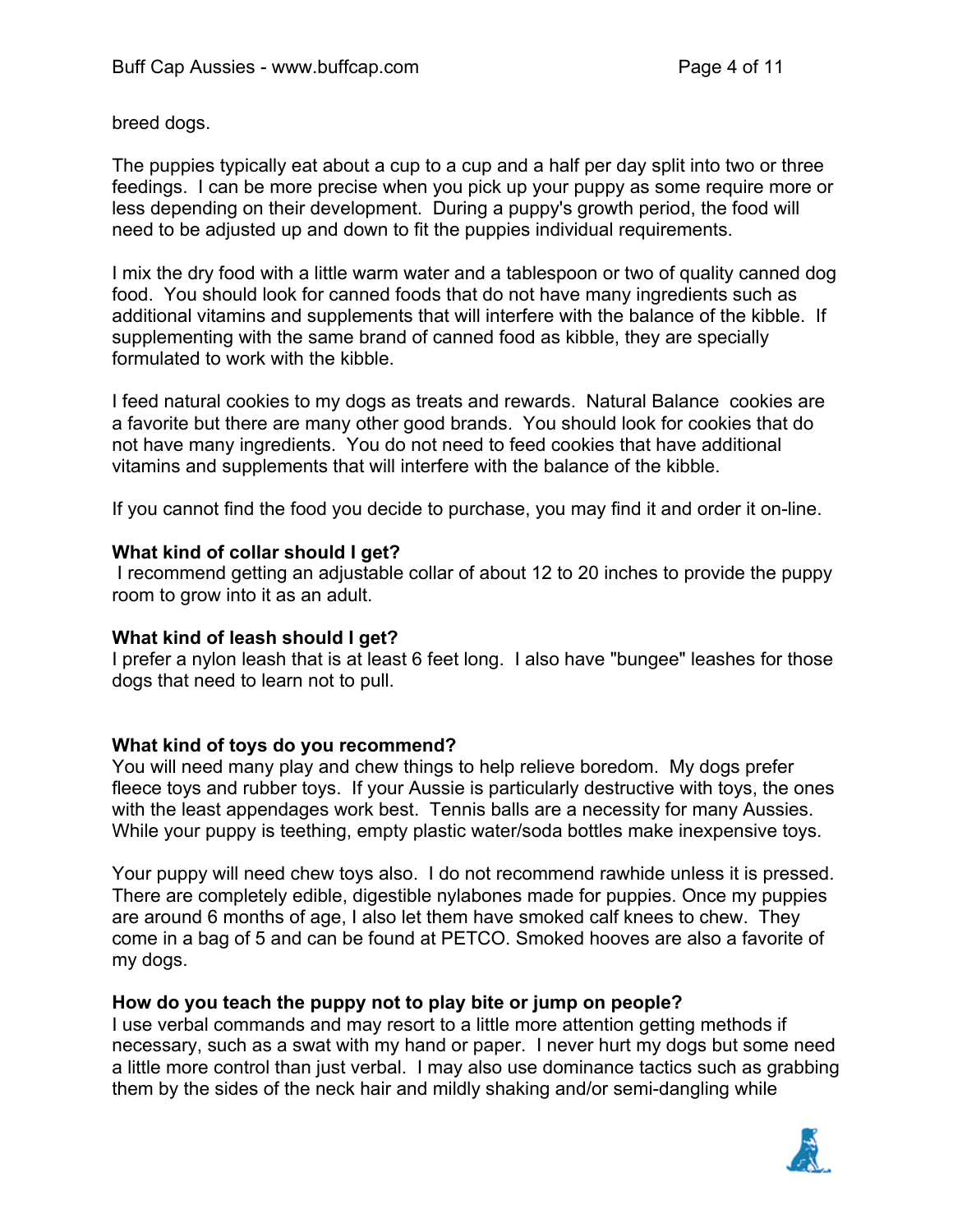scolding, much as the mother dog would do to her young pups.

## **Do you check your puppies or dogs for hip dysplasia?**

A dog has to be at least 2 years of age before they can receive their OFA evaluation. Any dogs that I breed have a normal OFA rating. I think there is a good foundation for having normal hips since my dogs go back many generations having normal hips; however, my contract has my guarantee regarding hip dysplasia in the event I sold a puppy who developed dysplasia. It also indicates things you need to do in order to help avert hip dysplasia which can also be environmental as opposed to genetic.

## **What can you tell me about other illnesses?**

There is a wealth of information regarding Aussie genetics and illnesses at http://www.ashgi.org. Cancer and epilepsy are becoming more common in Aussies. Epilepsy is well worth researching and further discussion.

## **What vaccinations do you recommend?**

There is not one topic as controversial as the topic of vaccines. I recommend that all pet owners become educated about vaccines and make an informed decision of their own. The Internet has a wealth of information regarding vaccines. I do not vaccinate my puppies prior to them leaving for their new home. Based on my research, I will give distemper and parvo vaccines to my puppies, but I wait until they are at least 10 weeks of age. I am using a vaccine protocol recommended by W. Jean Dodds, DVM, HEMOPET. The 27 Vet schools in the US do not recommend annual vaccinations and are moving away from repetitive puppy shots and also vaccinations at an early age. They also do not recommend Leptospirosis or Lyme vaccines. Research also indicates that many vaccines may have a lifetime immunity and at least a minimum of 5 - 7 years while others have a limited immunity and may prevent the disease for minimal strains. Bordatella (kennel cough) vaccine lasts approximately 6 months and Leptospirosis vaccine lasts approximately 3 - 4 months and both may only prevent the disease caused by minimal strains. It is also indicated that geriatric dogs (age 7+) should not be vaccinated and no puppy or dog should be vaccinated during any period of stress (e.g. during illness, the first few weeks of arrival at a new home or any other new situation, at the same time of an operation, etc.) It is not recommended to combine shots at the same time. Much information recommends that a rabies shot should never be given at the same time as any other shot. Vaccinating is another topic well worth research. (See my recommended books)

#### **Do you test for Lyme disease?**

I generally test annually for Lyme disease. I may or may not treat a dog that tests positive. It depends on the degree of positive as well as whether the dog is showing any symptoms or not. Most Vets will use Doxycycline to treat your dog for Lyme. Many may consider the Lyme vaccination as part of the treatment. You should research what the Vet schools have to say about Lyme vaccinations before you make a decision to administer this vaccine or not.

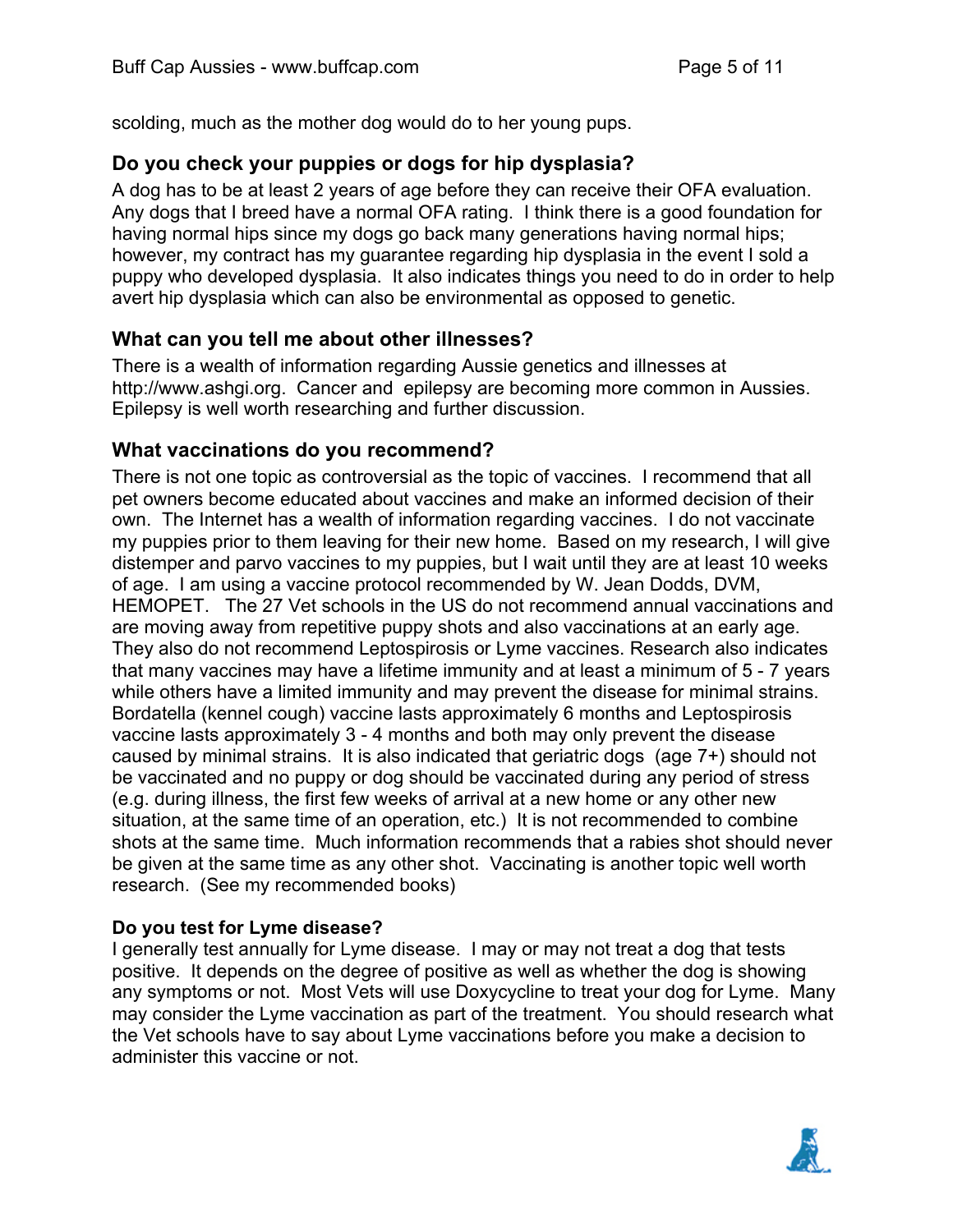## **What kind of pedigree and registration papers do you provide?**

I provide a 5 generation pedigree on my pups to the owners. l guarantee in my contract that all puppies are able to be registered with ASCA and AKC, that I will provide the pedigree, and you will get the necessary papers to register the pup.

### **Are your puppies show or pet quality?**

Unless I have a good show home available, my pups are sold as pets even if I think there is a pup with show potential. My contract requires any pup sold as a pet must be spayed or neutered and the registration papers will indicate that the animal must not be used for breeding.

### **When can I see the puppy and when will it be ready to come home?**

Once the puppies are around 4 - 5 weeks old, you can visit. They will have their eyes open and be running around by then. Aussie puppies take 63 days to whelp (from gestation to birth) and then another 8 weeks until they are ready to leave. My puppies generally leave around 8 weeks to go home with their new families.

## **Can I reserve a puppy from a future litter?**

I accept deposits on future litters; however, I require you to visit and meet me and the dogs. We would need to determine whether an Aussie would be a good match for you and your family. I will accept a deposit if after screening, I believe an Aussie is the right choice for you. Deposits are at the top of my list after I pick any that I may want for show purposes. My goal is to help you pick a puppy that suits your life style and family, rather than picking a specific color or sex. A deposit is \$200 which is non-refundable if you change your mind but is refundable if I cannot get you a puppy. The clause is in my contract for you to read (see attached). I require completion of the contract with the deposit. I will accept a check for the deposit. The balance is payable at the time you pick up your puppy and must be either cash or a bank check. I do not accept personal checks for the balance.

#### **What are Aussies like?**

I always tell people they need to research the breeds they are interested in because an Aussie is not for everyone. There is good information on the United States Australian Shepherd site and the Australian Shepherd Club of America site (See below).

Aussies are loyal and have a need to be with you. It has also been stated "All dogs need exercise, mental stimulation and clear expectations, and an Aussie needs a double-dose of all three." Some Aussies would require much more exercise and mental stimulation than a working city dweller can provide while others would be content with less. An Aussie deprived of the necessary exercise will have a tendency to get "wound tight" making it hard for them to settle into the calm dog routine or one that listens well and may also cause an Aussie to become destructive. Unless you have a need for a working dog, you may want to steer away from the more intense working style of Aussie. Show Breeders can usually determine the more laid back puppies in their litters but it may still be more than some people expect.

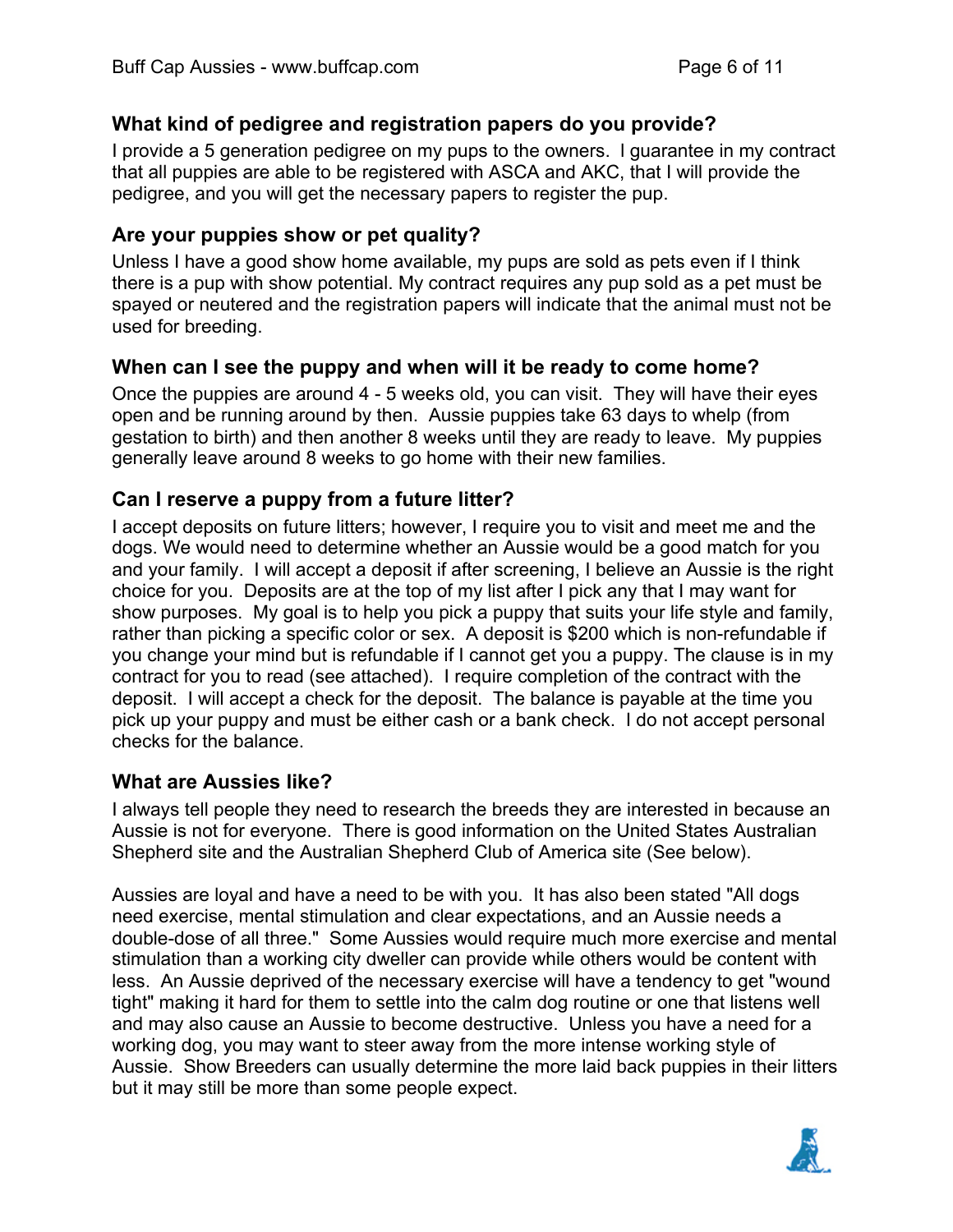I generally have anywhere from 1 - 4 Aussies with me in my office. They lay around under my desk and by my chair. They only move if I get up to leave the room.

Sometimes when it is raining for days on end, I have dogs that have not been outside for more than a few minutes at intervals to relieve themselves and they still manage to be well behaved in the house. My dogs have toys in the house and do entertain themselves for brief spells but they are generally very well behaved in the house. They do like to show off when company first arrives.

Aussies are very smart and I believe their energy levels can be managed by proper training but it may depend on the amount of dog savvy of the owner. Aussies can be very manipulative so they need explicit rules and they need to know who is dominant. Aussies that are trained and that you have bonded with are very easy to take off leash. I have many that go with me off leash and do not leave me even when I have 4 or 5 of them at a show or park. You have to be the most interesting and important thing to your Aussie.

Most Aussies have good temperaments but there are bloodlines that tend to have dogs that are more protective. This is a herding breed and there are natural tendencies to protect. This is another area where it is important to provide some rules. Your Aussie should never be allowed to greet company with any type of aggressive behavior, such as barking, charging the door, hackles up, etc.

## **Do Aussies "herd children" and "chase cars"?**

Herding children and chasing cars may be an Aussie's way of getting some herding in but I also believe that it is a result of poor training. An Aussie that has rules and listens to its owner should not have these issues. Aussies also need a fenced yard and should not be allowed to be unsupervised in a situation where they can chase cars or herd children.

#### **How are Aussies with children?**

Any breed of dog including Aussies may be leery of children if they are not exposed to them. Aussies need socialization, so they need to be exposed to what you want them to be good around and they need a firm set of rules. I have sold the majority of my Aussies to families with young children. Young dogs and young children should never be unsupervised. A young pup allowed to run freely after the kids running and screaming in the back yard most likely will be incited to herd and/or nip and to develop bad habits.

#### **Can you provide information regarding spaying or neutering?**

Based on recent information, spaying or neutering is not recommended before 14 months of age. http://www.caninesports.com/excerpts

#### **Can you provide tips regarding housebreaking?**

Puppies have very weak bladders until they are around 6 months of age. Crates are

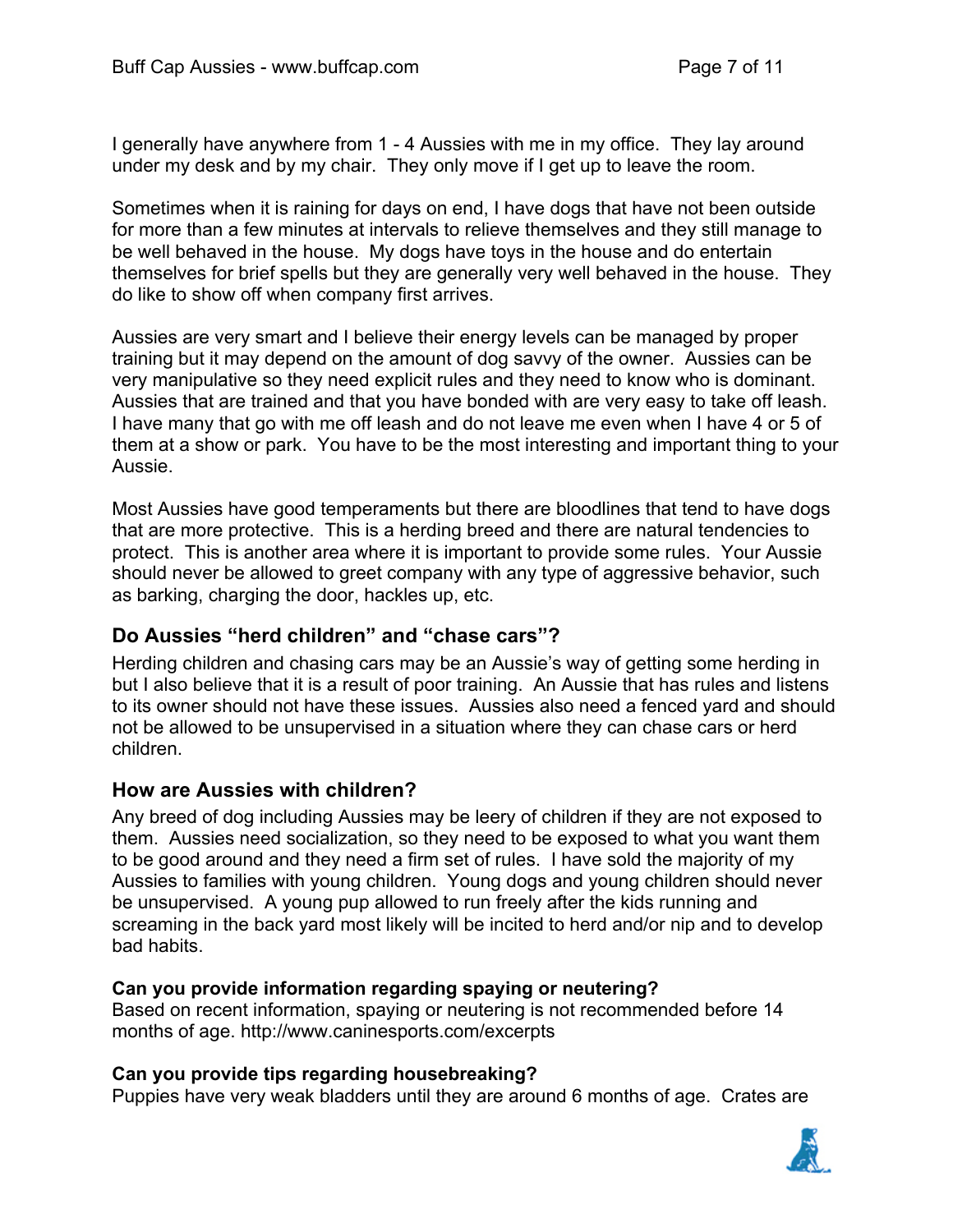great aids to housebreaking as the majority of Aussies will not soil their crate unless left for long hours. Puppies need to go upon waking, after periods of play and shortly after eating. The conscientious owner who stays on top of their puppy and praises good results outside will have their Aussie trained quickly. Allowing the young children to housebreak or watch a puppy does not generally work well since they are easily distracted from the task at hand.

#### **Do Aussies bark a lot?**

Generally speaking, I do not find the breed to be nuisance barkers. They will probably alert you when someone comes on the property or to the door. How much barking and protection they are permitted is a reflection on your training.

### **What do I need for grooming?**

I suggest a good pin brush, a McClellan Stripper, undercoat rake, straight and thinning shears, and a good shampoo. All of these supplies can be obtained from Cherrybrook at Cherrybrook.com.

## *Links*

Australian Shepherd Club of America -- http://www.asca.org/ Australian Shepherd Club of New England -- http://www.ascne.org/ U.S. Australian Shepherd Association -- http://www.australianshepherds.org/ American Kennel Club -- http://www.akc.org/breeds/australian\_shepherd/

# *Books*

The Australian Shepherd, Champion of Versatility, Liz Palika

All About Aussies, Joy Jeanne Hartnagle

What Vets Don't Tell You About Vaccines, Catherine O'Driscoll

Natural Immunity, Pat McKay

Homeopathic Care For Cats And Dogs, Don Hamilton , DVM

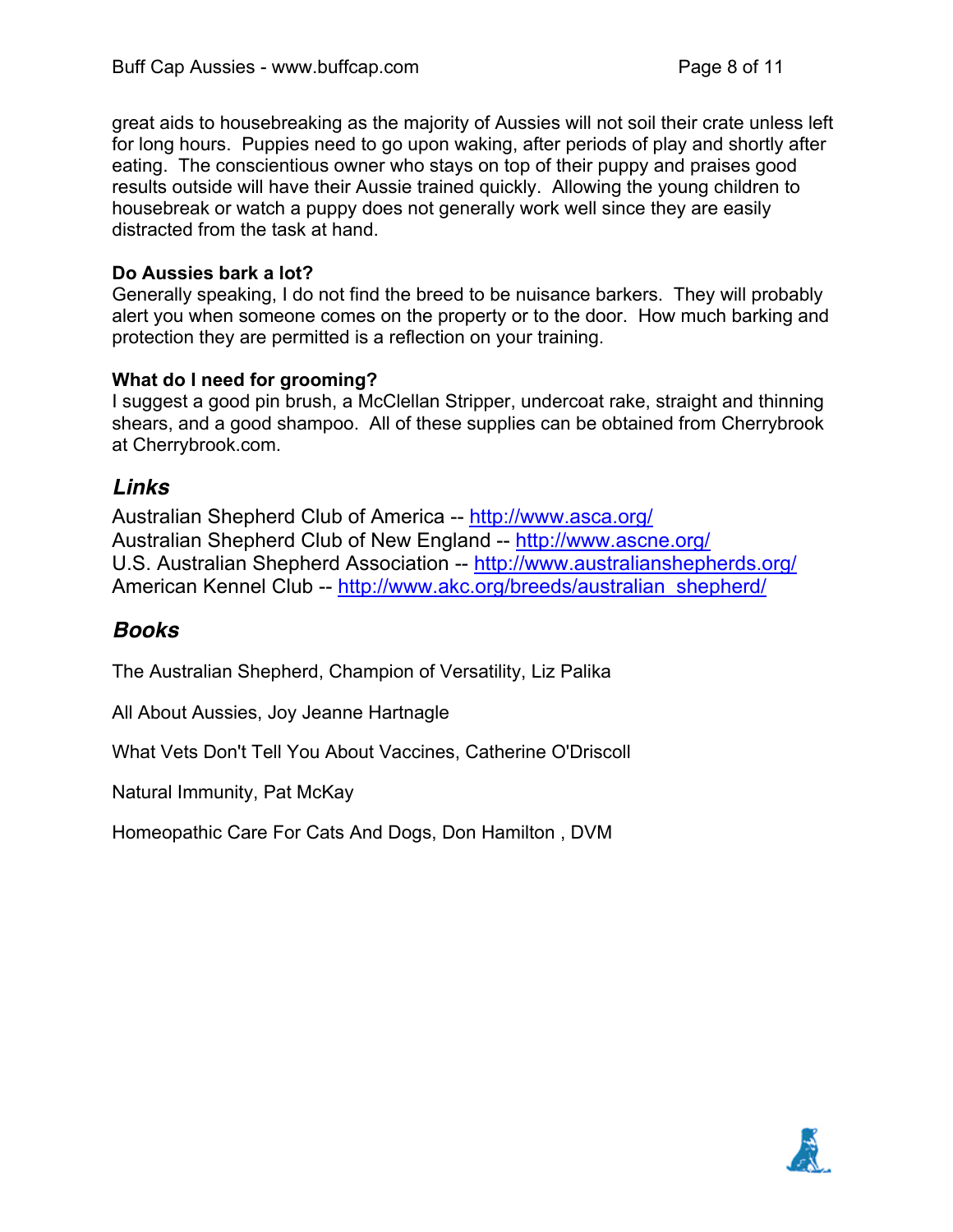#### **PURCHASE CONTRACT**

| This agreement is made and entered into on                                             | by and                    |
|----------------------------------------------------------------------------------------|---------------------------|
| between                                                                                | (hereafter                |
| "Seller") and                                                                          | (hereafter "Buyer"). This |
| agreement sets forth the terms and conditions of the purchase of a purebred Australian |                           |
| Shepherd from the litter whelped on                                                    | out of                    |
| and by                                                                                 |                           |

The Seller agrees to sell and Buyer agrees to buy one \_\_\_\_\_\_ male \_\_\_\_\_\_ female Australian Shepherd from the litter described above, subject to the following:

1. Seller warrants that the dog described above is a purebred Australian Shepherd registrable or registered with ASCA and AKC. Registration papers will be provided to the Buyer upon receipt of the full purchase amount. Seller will provide pedigree information to the Buyer.

2. Seller warrants that this dog is progeny of animals x-rayed and certified clear of hip dysplasia. Buyer agrees if the dog develops hip dysplasia within 12 months from the date of birth, the dog must be spayed or neutered. The Seller will refund 1/2 of the purchase price to the Buyer upon receipt of Veterinarian certification of hip dysplasia. Buyer agrees to maintain preventative care in regards to hip dysplasia in order to recover said refund. This will include such care as proper nutrition, avoidance of excessive nutrition, proper exercise, and prevention of stress injuries (not allowing said animal to jump from heights taller than itself at the shoulder, no forced exercising, or running until at least 18 months of age).

3. The Buyer agrees to pay the purchase price of \$\_\_\_\_\_\_\_\_\_\_\_\_ for the dog described above. In order to reserve a puppy, a **non-refundable** deposit of \$200.00 will be required. Seller will refund said deposit to the Buyer only if a puppy is not available for purchase from a current litter or may at the option of the Buyer, transfer the deposit to the next available litter.

4. Buyer agrees that the dog may be examined within 5 business days following the date of sale by a Veterinarian of the Buyer's choice. The costs of such examination will be the responsibility of the Buyer. If the Veterinarian finds that the dog is ill or believed to be affected by a health condition, the dog will be returned to the Seller immediately. The first available dog of comparable quality will be exchanged for the ill or affected dog. If the Buyer chooses to keep the ill or affected dog, Buyer agrees that any prior or future medical expenses will remain the sole responsibility of the Buyer.

5. Buyer agrees to register the dog or transfer the dog to their name with ASCA and AKC. Buyer agrees if the dog is not registered, the dog will be registered with the Buff Cap kennel name and the name designated by the Seller on the ASCA and AKC papers.

6. Buyer agrees to spay or neuter a dog that is sold as a pet and agrees that the dog will be registered as "Limited" or "Not for breeding" if not already registered.

7. Buyer agrees that if it becomes necessary to sell or otherwise dispose of this dog, Buyer will notify the Seller before taking such action. Seller will be given first right to purchase said dog. Buyer agrees that this dog will not be sold to any agent, pet store or guard dog business.

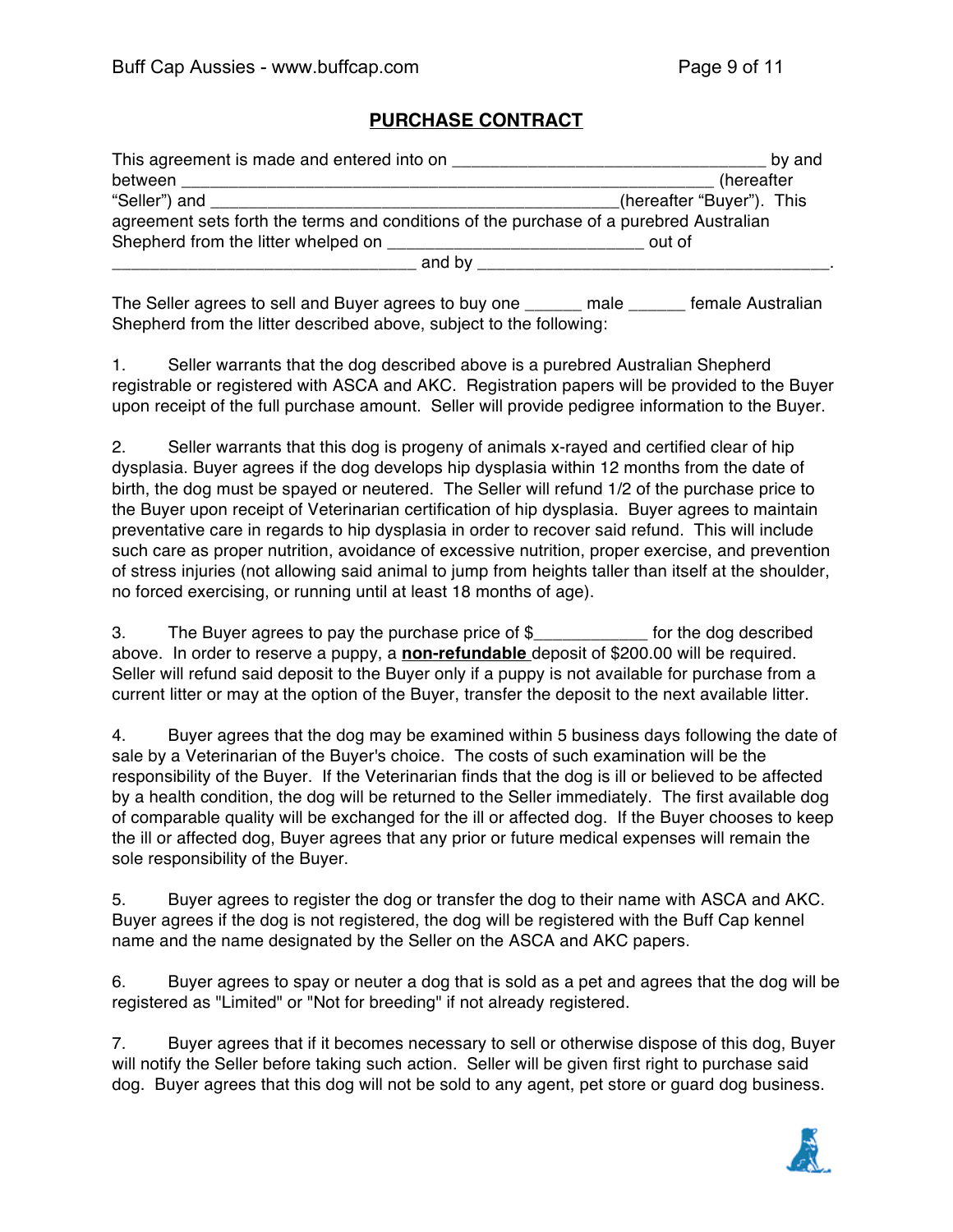#### Buff Cap Aussies - www.buffcap.com Page 10 of 11

8. Buyer agrees that the dog will reside at the home of the Buyer, have access to a fenced yard, not be chained or tethered, and will be provided with proper housing, diet, exercise and veterinary care. It is recommended as proper socialization that basic obedience and puppy kindergarten training courses be completed.

9. Seller warrants if the dog is being sold as a show prospect that no guarantee is made of the "show prospects" of the dog. Buyer agrees that a dog sold as a show prospect will be coowned with the Seller. Buyer agrees to make a reasonable effort to show a dog sold as a show prospect to a Championship title(s). Buyer agrees that this animal will not be used for breeding purposes unless agreed to by Seller. Buyer agrees that this dog cannot be used for breeding purposes until it is at least 24 months of age. Buyer agrees that the dog must have its eyes certified as normal annually and must have a hip certification of at least good or better. Buyer agrees that the dog must be of sound temperament, in good health and free of communicable diseases, hereditary faults, and show disqualifying faults as expressed by the official ASCA Standard for the Australian Shepherd. Buyer agrees that any progeny from this dog will not be sold to any agent, pet store or guard dog business. Buyer agrees that if it is determined that the dog is of "pet quality" and not suitable for breeding, such dog must be spayed or neutered.

| <br>Production to the direct content of   |
|-------------------------------------------|
|                                           |
|                                           |
|                                           |
|                                           |
|                                           |
|                                           |
|                                           |
|                                           |
|                                           |
|                                           |
|                                           |
|                                           |
|                                           |
| Buyer: __________________________________ |

10. Additional terms and conditions